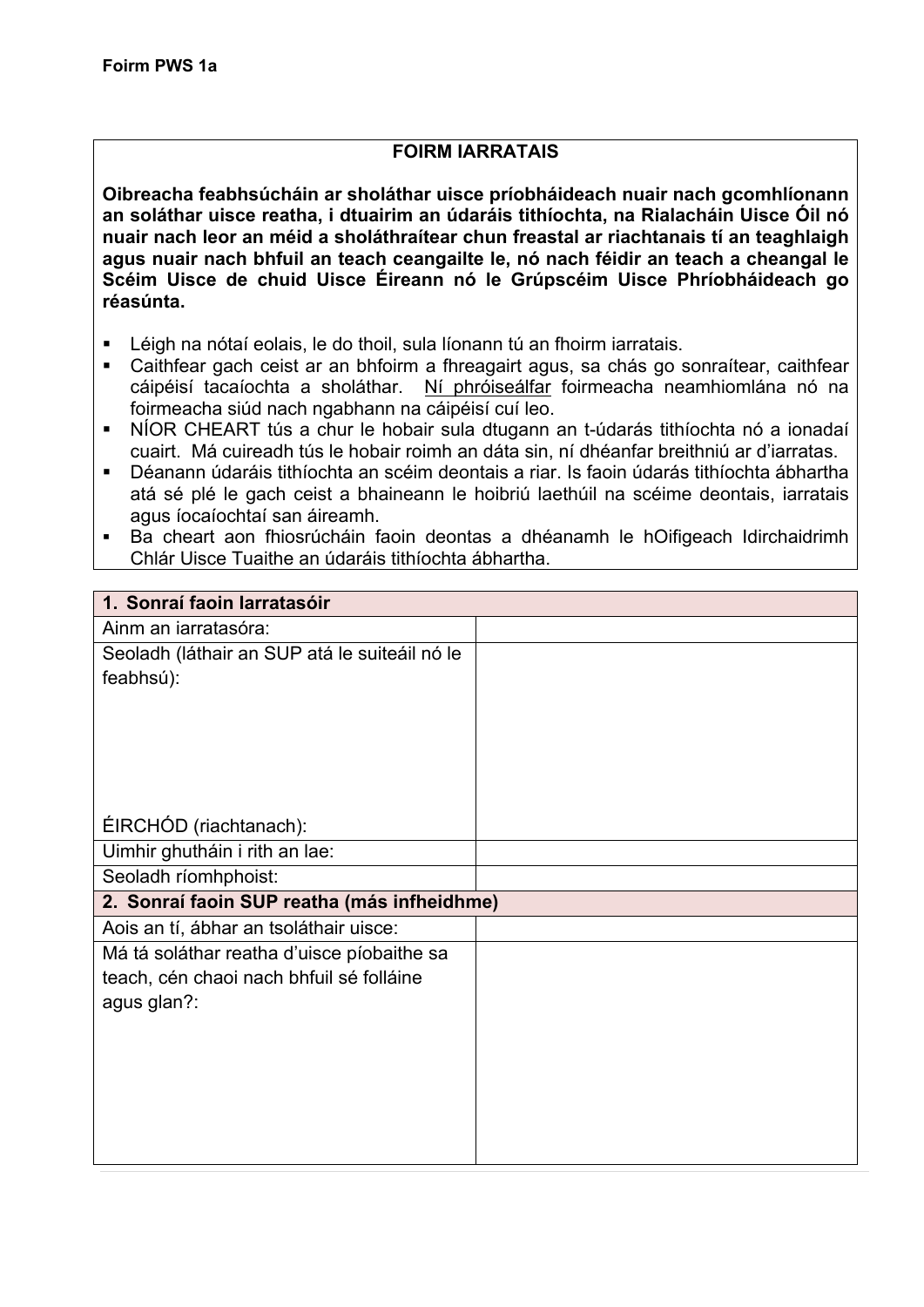| 3. Sonraí faoi na hoibreacha a bheartaítear a dhéanamh                            |              |             |
|-----------------------------------------------------------------------------------|--------------|-------------|
| An bhfuil an méid seo a leanas i gceist leis                                      |              |             |
| na hoibreacha?:                                                                   | Tá           | Níl         |
| uasghrádú ar sholáthar reatha                                                     | Tá           | Níl         |
| soláthar nua a chur ar fáil<br>п                                                  | Tá           | Níl         |
| oibreacha cóireála<br>П                                                           |              |             |
| An mbeidh úsáid á baint as an soláthar nua                                        |              |             |
| nó uasghrádaithe uisce do chuspóirí                                               | <b>Beidh</b> | Ní bheidh   |
| neamhthí?                                                                         |              |             |
| Má bheidh, tabhair sonraí faoi na húisáidí,                                       |              |             |
| le do thoil:                                                                      |              |             |
|                                                                                   |              |             |
|                                                                                   |              |             |
|                                                                                   |              |             |
|                                                                                   |              |             |
|                                                                                   |              |             |
|                                                                                   |              |             |
|                                                                                   |              |             |
|                                                                                   |              |             |
|                                                                                   |              |             |
|                                                                                   |              |             |
| 4. Cur síos ginearálta ar na hoibreacha agus costas na n-oibreacha atá le déanamh |              |             |
| (caithfear cóipeanna de luachana a cheangal freisin)                              |              |             |
|                                                                                   |              |             |
|                                                                                   |              |             |
|                                                                                   |              |             |
|                                                                                   |              |             |
|                                                                                   |              |             |
|                                                                                   |              |             |
|                                                                                   |              |             |
|                                                                                   |              |             |
|                                                                                   |              |             |
|                                                                                   |              |             |
|                                                                                   |              |             |
|                                                                                   |              |             |
| 5. locaíochtaí a rinneadh roimhe seo                                              |              |             |
| Ar íocadh aon deontas maidir leis an teach                                        | locadh       | Níor íocadh |
| seo le 7 mbliana anuas?                                                           |              |             |
|                                                                                   |              |             |
| Má íocadh, tabhair sonraí, le do thoil:                                           |              |             |
|                                                                                   |              |             |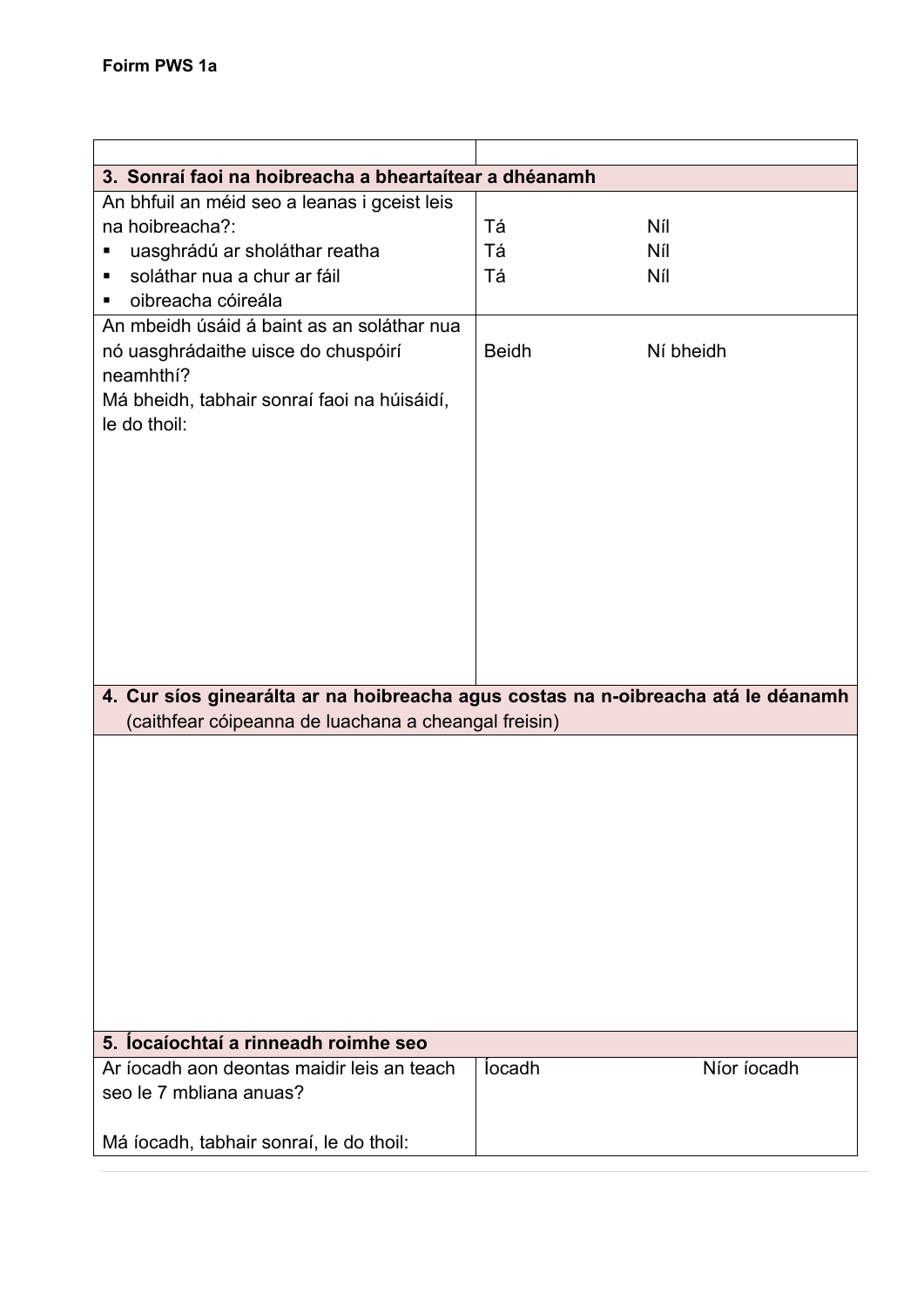| cé a d'íoc an deontas?<br>(a)                                                                  | (a)                             |  |
|------------------------------------------------------------------------------------------------|---------------------------------|--|
| (b)<br>méid:                                                                                   | $(b) \in$                       |  |
| (c)<br>an dáta a íocadh an deontas:                                                            | (c)                             |  |
|                                                                                                |                                 |  |
| 6. Sonraí an Chonraitheora/na gConraitheoirí (caithfear cóip den Deimhniú Imréitigh            |                                 |  |
| Cánach do gach conraitheoir a sholáthar)                                                       |                                 |  |
| Conraitheoir 1                                                                                 | Conraitheoir 2 (más infheidhme) |  |
| Ainm an Chonraitheora:                                                                         | Ainm an Chonraitheora:          |  |
| Seoladh an Chonraitheora:                                                                      | Seoladh an Chonraitheora:       |  |
|                                                                                                |                                 |  |
|                                                                                                |                                 |  |
|                                                                                                |                                 |  |
|                                                                                                |                                 |  |
|                                                                                                |                                 |  |
| ÉIRCHÓD:                                                                                       | ÉIRCHÓD:                        |  |
| 7. Dearbhú                                                                                     |                                 |  |
| Dearbhaím, leis seo, go bhfuil an t-eolas a sholáthair mé ar an bhfoirm iarratais seo, agus    |                                 |  |
| sa cháipéisíocht go léir eile a sholáthair mé chun tacú leis an iarratas seo, ceart agus fíor. |                                 |  |
| Tuigim gur féidir an t-iarratas seo a chur ar ceal má sholáthraím aon eolas bréagach nó        |                                 |  |
|                                                                                                |                                 |  |
|                                                                                                |                                 |  |
| míthreorach nó aon cháipéisíocht tacaíochta neamhbhailí.                                       |                                 |  |
|                                                                                                |                                 |  |
|                                                                                                |                                 |  |
| Síniú an iarratasóra:                                                                          |                                 |  |
| Dáta:                                                                                          |                                 |  |
|                                                                                                |                                 |  |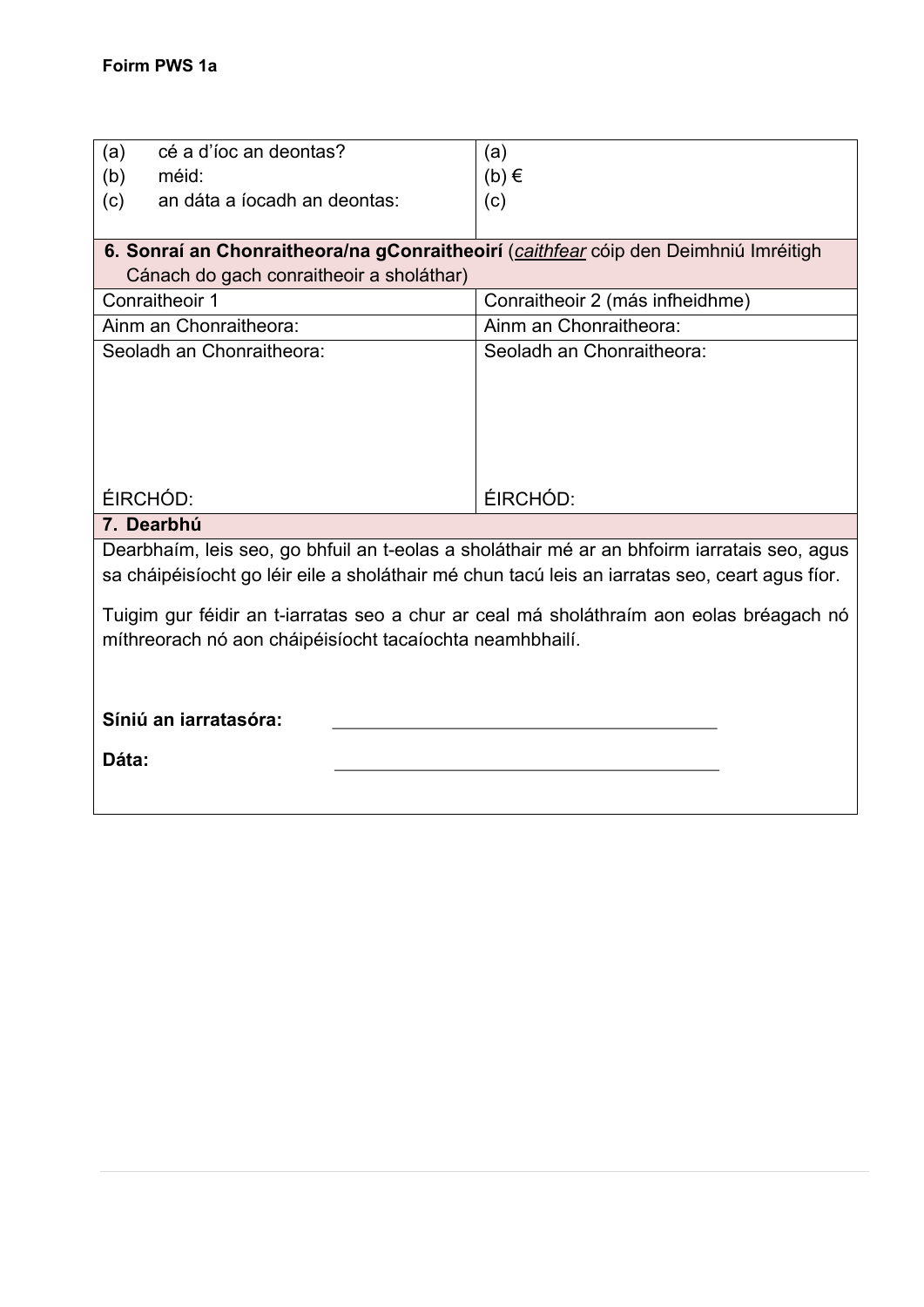## **FOIRM ÉILIMH AR ÍOCAÍOCHT:**

**Oibreacha feabhsúcháin ar sholáthar uisce príobháideach nuair nach gcomhlíonann an soláthar uisce reatha, i dtuairim an údaráis tithíochta, na Rialacháin Uisce Óil nó nuair nach leor an méid a sholáthraítear chun freastal ar riachtanais tí an teaghlaigh agus nuair nach bhfuil an teach ceangailte le, nó nach féidir an teach a cheangal le Scéim Uisce de chuid Uisce Éireann nó le Grúpscéim Uisce Phríobháideach go réasúnta.**

- § Léigh na nótaí eolais, le do thoil, sula líonann tú an fhoirm éilimh.
- Caithfear gach ceist ar an bhfoirm a fhreagairt agus, sa chás go sonraítear, caithfear cáipéisí tacaíochta a sholáthar. Ní phróiseálfar foirmeacha neamhiomlána nó na foirmeacha siúd nach ngabhann na cáipéisí cuí leo.
- § NÍOR CHEART go mbeadh tús curtha le hobair sula dtugann an t-údarás tithíochta nó a ionadaí cuairt. Má cuireadh tús le hobair roimh an dáta sin, ní dhéanfar breithniú ar d'éileamh.
- Déanann údaráis tithíochta an scéim deontais a riar. Is faoin údarás tithíochta ábhartha atá sé plé le gach ceist a bhaineann le hoibriú laethúil na scéime deontais, iarratais agus íocaíochtaí san áireamh.
- Ba cheart aon fhiosrúcháin faoin deontas a dhéanamh le hOifigeach Idirchaidrimh Chlár Uisce Tuaithe an údaráis tithíochta ábhartha.

| 1. Sonraí faoin Iarratasóir             |                                                                                |
|-----------------------------------------|--------------------------------------------------------------------------------|
| Ainm an iarratasóra:                    |                                                                                |
| Seoladh (láthair an SUP a suiteáladh nó |                                                                                |
| a feabhsaíodh):                         |                                                                                |
|                                         |                                                                                |
|                                         |                                                                                |
|                                         |                                                                                |
|                                         |                                                                                |
| ÉIRCHÓD (riachtanach):                  |                                                                                |
| Uimhir ghutháin i rith an lae:          |                                                                                |
| Seoladh ríomhphoist:                    |                                                                                |
| UPSP:                                   |                                                                                |
|                                         | 2. Cur síos ginearálta ar agus costas na n-oibreacha faoinar tugadh (caithfear |

fálta(i)s m(h)iondealaithe a sholáthar do na hoibreacha go léir a críochnaíodh)